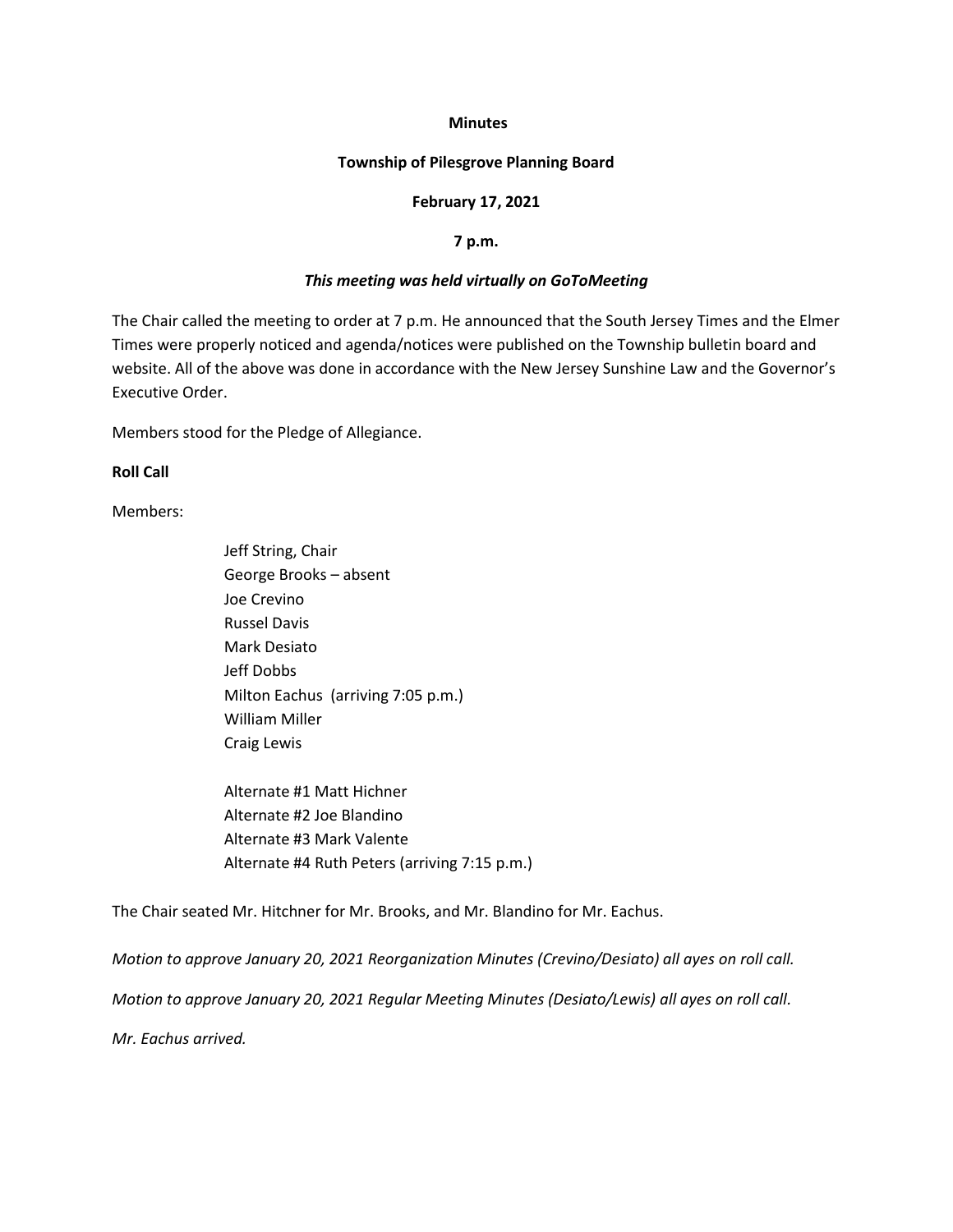## **Resolutions**

*Motion to approve Res. #2021-009, Dennis & Becky Kelly, memorializing approval of bulk variance for Block 24, Lot 3.02, (Lewis/Crevino) all ayes on roll call.*

*Motion to approve Res. #2021-010, Thomas Tucci, memorializing approval of bulk variance, Block 11, Lot 7.06, (Desiato/Eachus) all ayes on roll call.*

*Res. #2021, 011, Determination that proposed Township ordinance on lot coverage is consistent with the Master Plan, (Dobbs/Eachus) all ayes on roll call.*

*Res. #2021-012, Extending contract of General Consulting LLC for planning services, (Crevino/Dobbs) all ayes on roll call.*

# **Determination of Completeness**

# **2021-03 Fidelity Asset Management, variance, Block 74 Lot 13**

The Engineer reviewed his report on the proposed building of a single family residence, requiring bulk variances for set-backs and yard size. He said he requested a copy of the approved plan of wetlands, which was provided by the surveyor, and a copy of the legal description, which he received. The property straddles two townships, but the building will be on the Pilesgrove Township line as the land in the other township is deed restricted. A letter from Mannington Township was included in the application packet. There was discussion.

*Motion to deem the application complete, (Lewis/Desiato) all ayes on roll call.*

*Ms. Peters arrived.*

## **2020-018 Kevin Przybyszewski , bulk variance, Block 76 Lot 13.01**

The Solicitor swore in the applicant

Mr. Pryzbyszewski said he wants to put an addition on the house, build a front porch, and move the location of the existing deck. The Engineer reviewed his report. The property is just under one acre with a frame dwelling, existing garage, shed, two solar panels, asphalt drive, stone parking area and existing deck. The existing lot coverage is in excess of 16 per cent ; 12 per cent is allowed. The 16 x 24 addition and 16x36 front porch will bring building coverage up to about 8 per cent, where 8 per cent is allowed, and lot coverage to 18.2 per cent. The applicant said no additional property is available to add to his. He said there are no plans to remove any existing buildings.

*Motion to open the hearing to public comment, (Desiato/Eachus) all ayes on voice vote . No comment. Motion to close the hearing, (Desiato/Eachus) all ayes on voice vote.* 

*Motion to approve, (Davis/Crevino) all ayes except for one nay (Dobbs) on roll call.*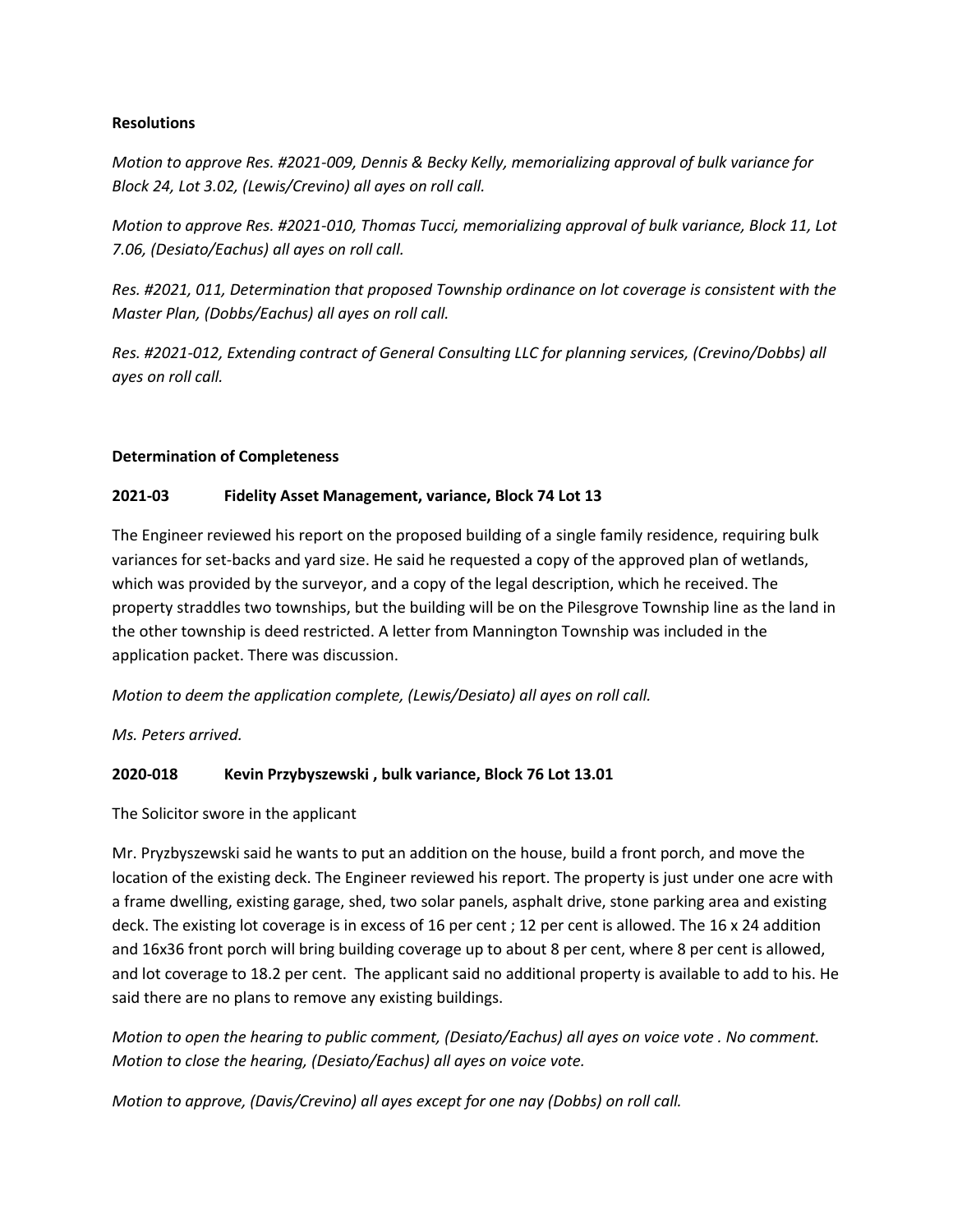## **2021-01 Tractor Supply Company, minor site plan and use variance, Block 65 Lot 3**

Mr. Lewis and Mr. Crevino stepped down. Mr. Hitchner was seated for Mr. Brooks. Mr. Blandino for Mr. Crevino, and Mr. Valente for Mr. Lewis. The Solicitor swore in the applicant's Engineer.

The applicant is requesting installation of a propane tank and resale to customers. The tank would be an accessory use, not expressly permitted in the zone; therefore, requiring a use variance. The tank will be installed in the existing fenced area; there will be no new impervious cover. The applicant's engineer described the site plan. He said the proposal is not a "tank exchange"; but, rather a filling up of customer tanks. He said employees will unlock the cabinet, fill the tank, weigh it, lock the tank, and help the customer back into the car. The tank will never enter the building. There were questions regarding trailer storage of hay, delivery of propane, traffic flow, fencing, and customer access.

*Motion to open to the public, Dobbs/Eachus) all ayes on voice vote. No comment from the public. Motion to close to the public, (Dobbs/Eachus) all ayes on voice vote.*

*Motion to approve minor site plan and retail sale of propane, (Valente/Dobbs) all ayes on roll call.*

# **2020-011 Pilesgrove Solar (Nichomas Run Farm), use/conditional use variance, Block 60 Lots 3, 4, 4.-01, 5, 8 and 9; Block 61 Lots 3, 4, and 5.**

Keith Davis, attorney for the applicant, said the applicant re-noticed. He asked for a way for the court recorder to identify speakers since not all names on the virtual site reflect the board member. He asked whether exhibits were obtained. The Solicitor said he reached out but did not receive a response. Mr. Baron requested that they be sent. He did not realize they weren't received. Barbara Woolley Dillon received the request, but was unable to send the information; she will send by the end of the week. She said the documents are available for use on-line tonight. The Solicitor asked if any other witnesses will be presented by anyone. Mr. Andrew Brewer for NJCF said he has a witness and Keith Davis said he has several. The Solicitor advised the hearing would go until about 10 or 10:15.

The applicant called Mr. Barbara Wooley Dillon to answer questions. The Solicitor swore her in. Mr. Davis resumed questioning her regarding inherently beneficial uses and the impact on positive criteria. She said site suitability also must be discussed even if it is an inherently beneficial use. She said there could be a tipping point where the inherently beneficial use is affected. Mr. Davis questioned her opinion, interpretations, and reference to case law. He questioned her on the NJ Energy Master Plan segments for green energy, available alternate sites, the Township's PLI zone, her determination of appropriate tract size, calculations of AR districts, comparison of permitted uses in the AR districts, calculation of uses in the AR districts, evidence of her calculations for farmland and preserved farmland and other uses in the AR zone, Attorney Baron objected at various points to repetitive questions and questions requiring speculation. Mr. Davis questioned her on whether sheep and egg production can be viable industries and would they be such on preserved land deed restricted after the solar facility is not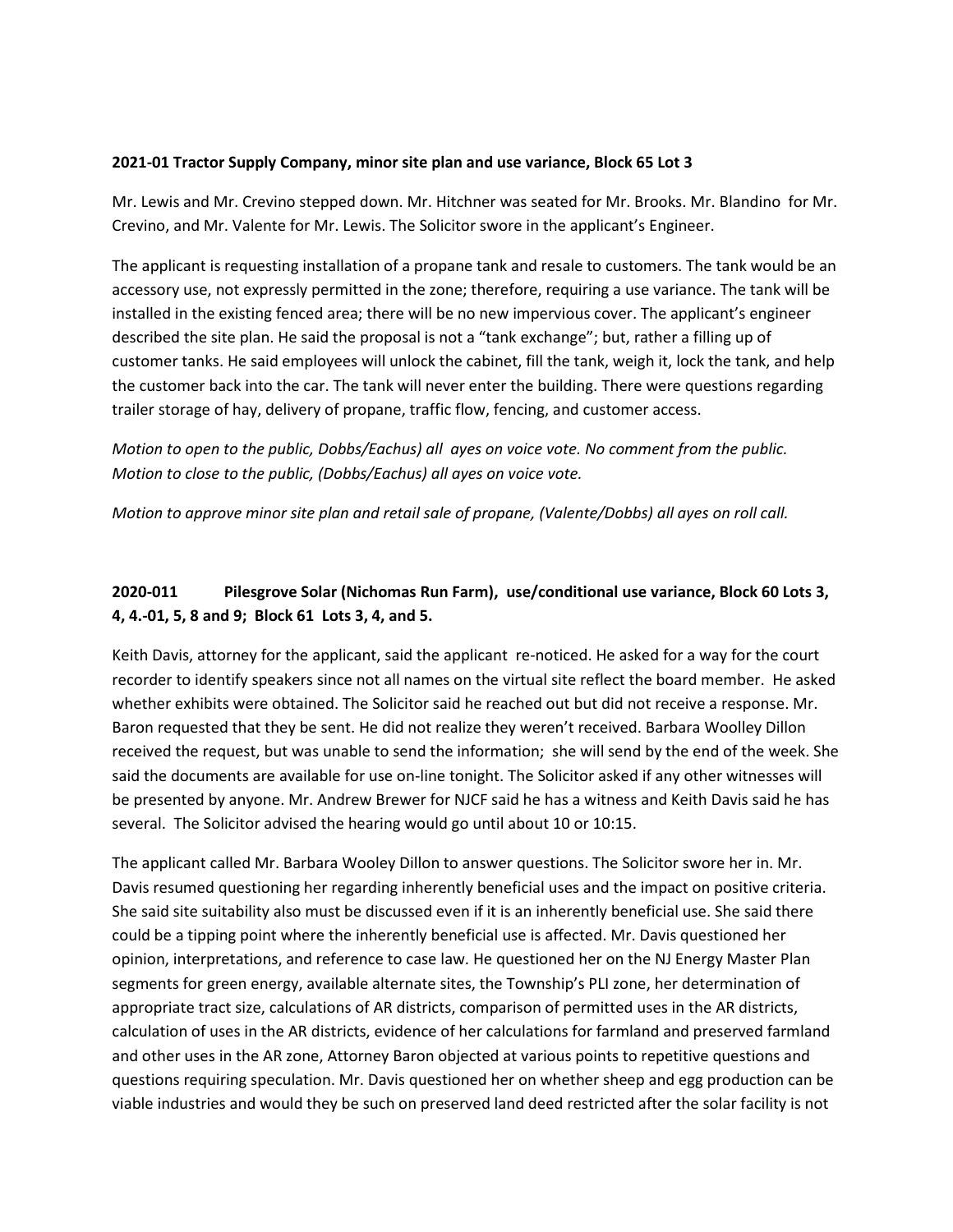in operation. He questioned her on compatibility of uses based on previous testimony, the township's master plan, and a closure bond.

Mr. Baron redirected the witness: that she is not aware of any operation in New Jersey that combines sheep operations, egg production, and a solar facility on one site. Ms. Wooly Dillon said she is not. He asked her whether her testimony is that the operation is too large for either the zone it is in, or whether it is too large for the township as a whole. She said correct, and that the master plan provides direction on preservation of agriculture and farmland. She said she can surmise the application is to avoid rezoning and "shoehorn" it in.

Mr. Andrew Brewer of the New Jersey Conservation Foundation called Clay Emerson to testify as an environmental engineer on water resources. He provided his credentials. He said this particular site is uniquely vulnerable to disturbances for various reasons, specifically size and the characteristics of the soil. He discussed the soil types and said disturbances should be expected to bring negative impacts, specifically changing the acidity of the land and making it unsuitable for agricultural purposes. He said it would be exceedingly difficult to bring the soil back to a point where it could support agriculture. He said he felt the EIR submitted by the applicant was misleading and downplayed the importance of the impact on Sharptown soils. In response to questions, Mr. Emerson said you will find the profile at about 38 inches, but it varies and every time a conduit is dug, it will impact. He said 20 to 30 miles of conduit will be dug in this project, and it will expose wide swaths of the profile.

The Solicitor called an adjournment to the hearing, saying it will continue in March.

He read the access information for GoToMeeting for the March 17<sup>th</sup> meeting. He said the information will be posted at town hall and on the website.

## **Discussion**

The Planner discussed whether the Board wishes to allow accessory structures forward of a building as long as it does not intrude in the front yard setback. The Board will consider it at the next meeting.

The subcommittee discussed its interviews for a new planner and recommended to the board that it appoint Randy Scheule for one year. Mr. Eachus described his background. Mr. Miller said the subcommittee was unanimous in its assessment.

## *Motion to appoint Randy Scheule for one year, (Eachus) Hitchner) all ayes on roll call.*

Mr. Miller recommended Kevin Rijs keep Mr. Scheule up-to-speed on the master plan work to prepare him for a transition. The Chair thanked Kevin for his tremendous work over the years.

## **Vouchers**

The chair recommended approval.

*Motion to approve vouchers, (Eachus/Lewis) all ayes on roll call.*